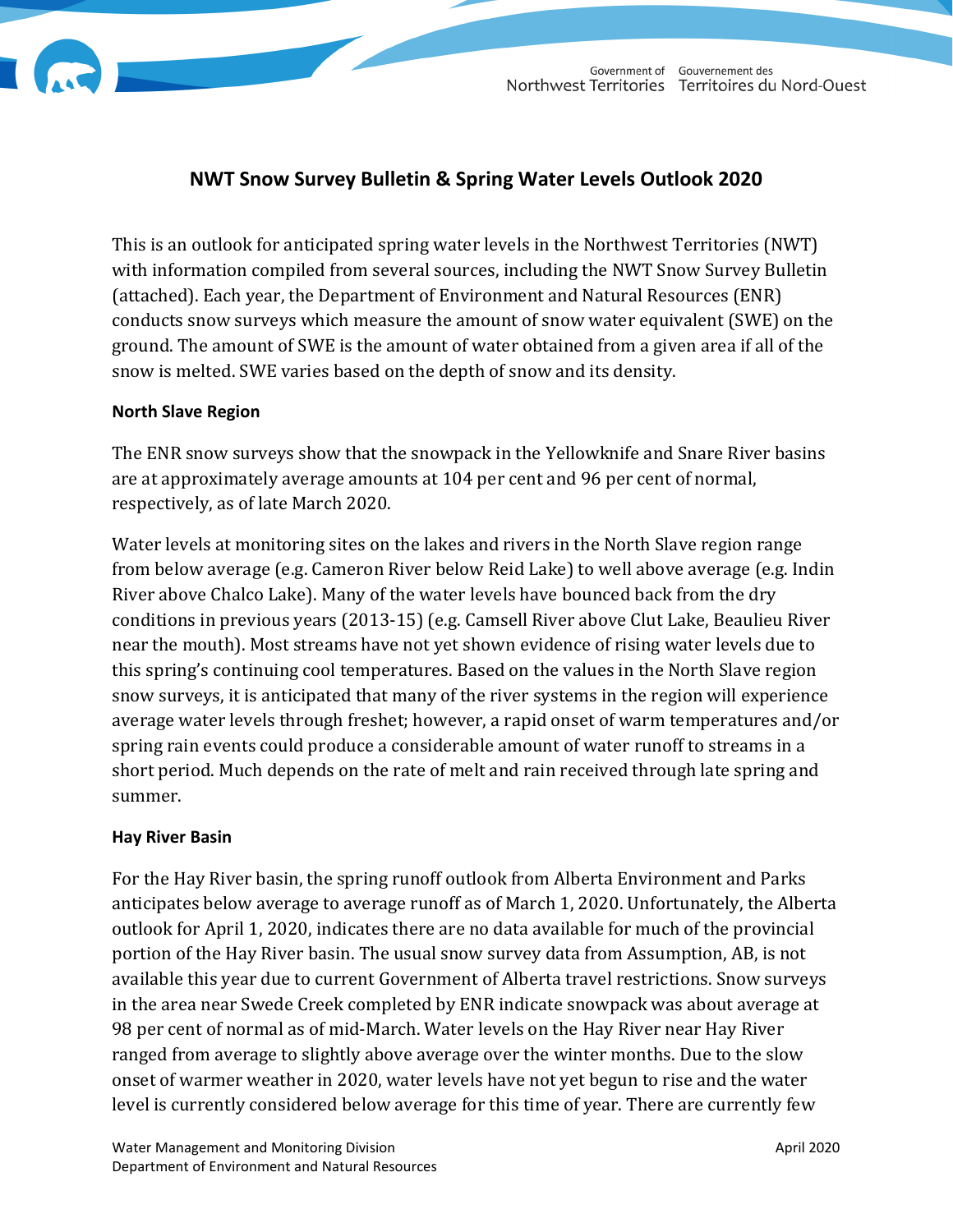signs of the beginning of break-up in the upper reaches of the Hay River basin*.* The Hay River Director of Protective Services reported that they have set up most of their water level gauges and cameras along the river in order to keep a close watch on conditions (Town of Hay River website: [https://hayriver.com/break-web-cam-images-temperature](https://hayriver.com/break-web-cam-images-temperature-graphs/)[graphs/\)](https://hayriver.com/break-web-cam-images-temperature-graphs/).

## **Peace and Athabasca River Basins**

Alberta Environment and Parks' spring runoff outlook as of April 1, 2020, for the Peace and Athabasca river basins ranged from "well above normal" (150-200 per cent) to "extremely above normal" (>200 per cent) in the majority of the Alberta portions of the basins. The percentage of precipitation between Nov 1, 2019 and April 1, 2020 ranged from above average (115-150 per cent of average) in the southern portion of the basins, to well below average (25-40 per cent of average) in the northernmost portion of the province. The British Columbia (BC) River Forecast Centre indicates that as of April 1, 2020, the BC portion of the Peace River basin was 121 per cent of normal basin snow water index. South Slave region snow surveys completed by ENR indicate a snowpack that was slightly above average values as of late March (107 per cent). Data for the snow survey site in Fort Chipewyan were not available from the Government of Alberta.

## **Slave River**

The water level on the Slave River has been well above average since January 2020, and while it has dropped since then, it remains above average at this time. It is normal, however, for levels to be extremely variable over freshet. Great Slave Lake water level has climbed to above average over the winter from average (in November) and continues to increase.

## **Liard River Basin**

For the Liard River basin, snowpack in the Yukon is well above average as of April 1, 2020, according to Environment Yukon, with values ranging from about normal at Watson Lake airport to 195 per cent at Hyland meteorological station. A basin-wide value of 157 per cent of normal (Yukon Snow Survey April 2020) has been estimated. The estimated flow volume for the Liard River upstream of Upper Liard (Yukon) is currently close to average. Coupled with the high volume of snow, the Yukon Government is anticipating very high water levels for the Yukon portion of the Liard basin (Yukon Snow Survey). Snow accumulation in the BC portion of the Liard basin is average (overall, 102 per cent of normal) (BC River Forecast Centre).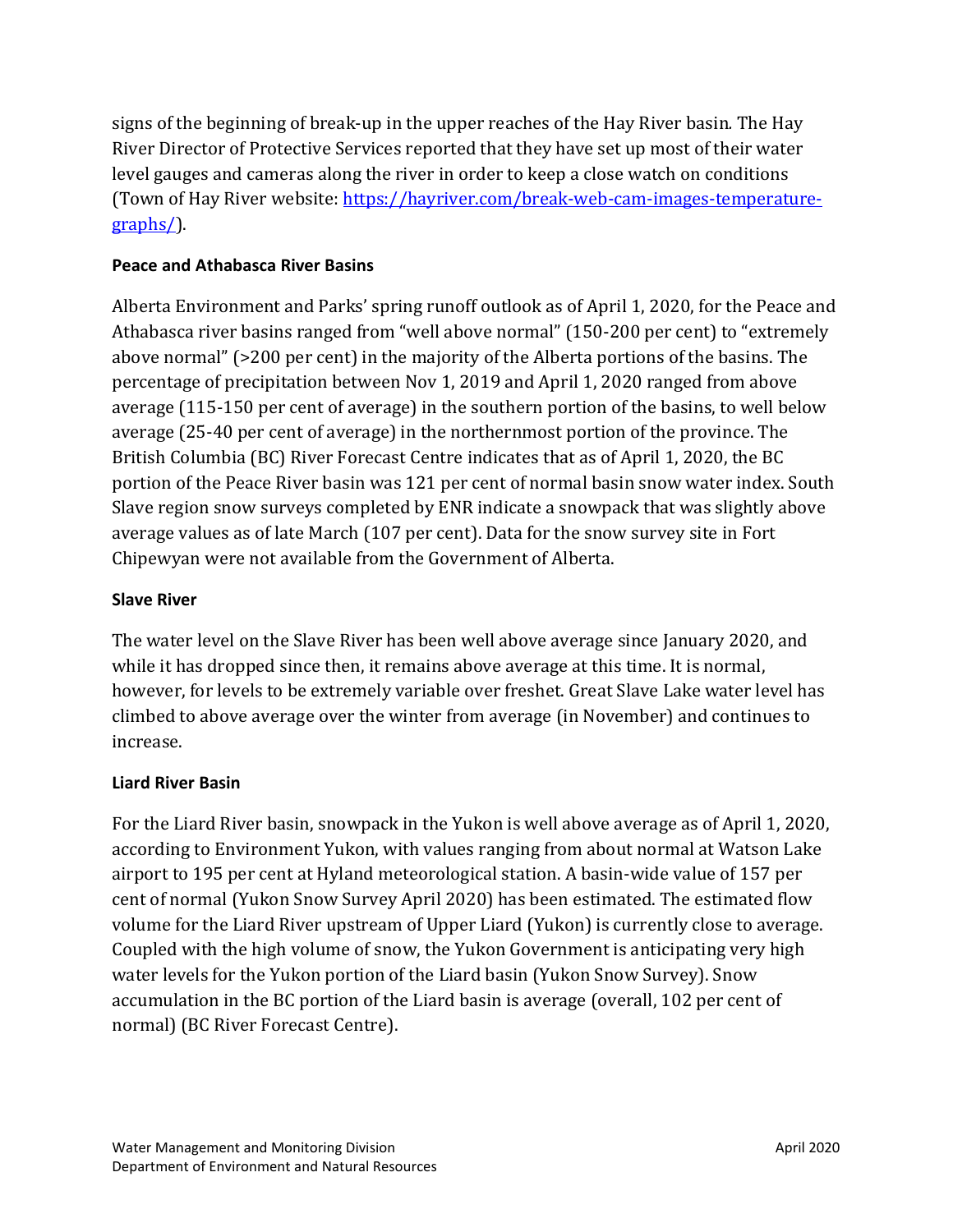#### **Dehcho and Sahtú Regions**

ENR snow surveys in the Dehcho region completed in March 2020 indicate that snowpack in the region was about average (96 per cent of normal). The water level on the Liard River at Fort Liard has been well below average over most of the winter. Water levels on the Mackenzie River have been about average at Fort Simpson since December 2019 and slightly above average at Norman Wells. There is little sign of seasonal water level increases as of the date of this publication.

## **Peel River Basin and Beaufort Delta Region**

According to Yukon Snow Survey (2020), the basin-averaged SWE in the Peel River basin is estimated at 144 per cent of normal as of April 1, 2020, which is the highest value on record. As of the end of February, the estimated flow volume on the Peel River above Canyon Creek (Yukon) was slightly above the historical average. This flow volume, combined with the record high snowpack in the watershed, increases the probability of significant May and June peak flows in the upper portion of the Peel basin (Yukon Government). Water Survey of Canada data indicate that water levels on the Peel River above Fort McPherson have been about average over most of the winter. Gauges show that the Mackenzie River water levels above Aklavik (Peel Channel) and at Inuvik (East Channel) are both well above average for this time of year. ENR snow surveys in Inuvik region indicate snowpack is about average (105 per cent).

The potential occurrence and severity of spring freshet flooding depend in large part on the weather over the next few weeks and how this interacts with existing water levels and snowpack amounts. Extremely warm temperatures, extreme rain or rain on snow events greatly increase the likelihood of flooding.

# **Special Note for 2020:**

*Water level data are part of the NWT Hydrometric Monitoring Network, funded by Environment and Climate Change Canada and the Government of the Northwest Territories (GNWT), and operated by the Water Survey of Canada. Data can be seen and/or downloaded at [https://wateroffice.ec.gc.ca/search/searchRealTime\\_e.html.](https://wateroffice.ec.gc.ca/search/searchRealTime_e.html)*

*Due to travel restrictions and other special considerations, all Hydrometric Monitoring gauges that are part of the National Hydrometric Network may have limited site visits by field staff, particularly in remote regions. Please be reminded that real time data should be considered provisional.*